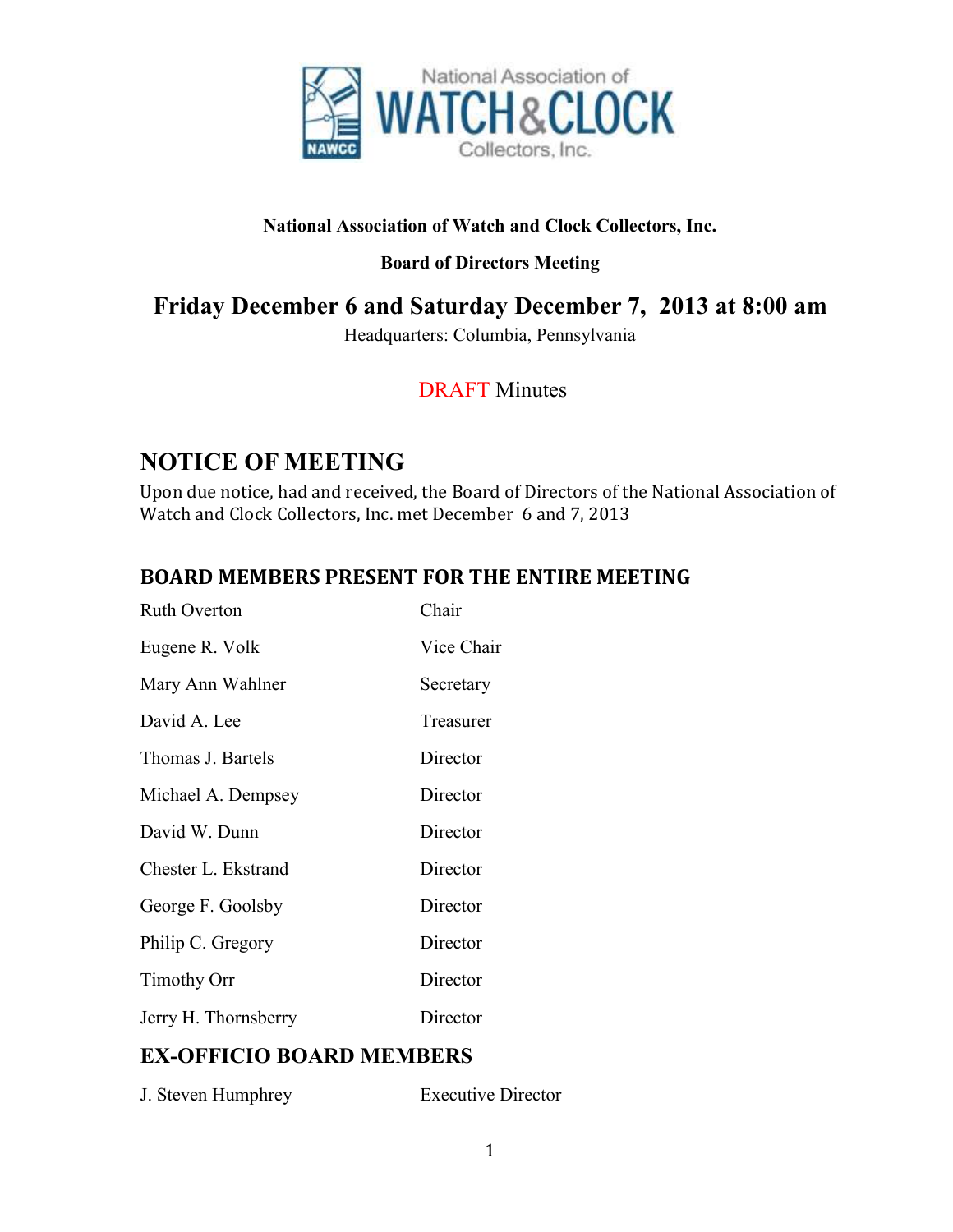## **OTHERS PRESENT FOR ALL OR PART OF THE MEETING**

| Frank DelGreco          | Past Chair, Development Committee       |
|-------------------------|-----------------------------------------|
| <b>Judy Draucker</b>    | Past Chair, Convention Committee member |
| Roger J. Gendren        | Library & Development Committees        |
| Tom McIntyre            | Bylaws & Procedures Committee           |
| Fortunat Mueller-Maerki | Library Collections Committee Chair     |
| Hugh Overton            | Past Board Member                       |
| Jim Hackney             | <b>Fund Raising Counsel</b>             |

## Judy Drauck **CALL TO ORDER – FRIDAY DECEMBER 6, 2013**

With a quorum established, Chair Ruth Overton called the meeting of the Board of Directors of the National Association of Watch and Clock Collectors to order at 1:48 pm.

Chair Overton made the following announcements:

•All voting, except for parliamentary motions and secret ballots, will be by roll call.

•Robert's Rules of Order, pg 488 states that small groups of 12 or less may hold discussions prior to a motion being stated.

**MOTION:** Made by Secretary Wahlner, seconded by Director Bartels: That the Board approves the agenda, as amended, to include all expected business.

**Motion carried**. Voting Yea: Bartels, Dempsey, Dunn, Ekstrand, Goolsby, Gregory, Lee, Orr, Thornsberry, Volk, Wahlner. Voting Nay: None, Absent: None.

### **EXECUTIVE DIRECTOR"S REPORT**

**Membership**: The voucher incentive program began in June 2012. To date, 250 members referred new members and received their \$35 voucher. Eighty-three vouchers have been redeemed. The Years of Service pins program is in its fourth year. Pins must be requested. A sample membership packet is being sent to Message Board inquirers, which includes a past *Bulletin* and *Mart* along with a brochure/application.

**Museum**: In March of this year, the National Watch and Clock Museum was granted accreditation by the American Alliance of Museums. The Gallet Guest Curator of wristwatches developed a new wristwatch display that will open in January 2014. The Tompion collection may currently be viewed in the rotunda of the museum in Columbia. A tentative agreement to purchase a nineteen-foot tall Ansonia street clock was reported. This is the one known to be completely intact and is to be restored and placed in the rotunda.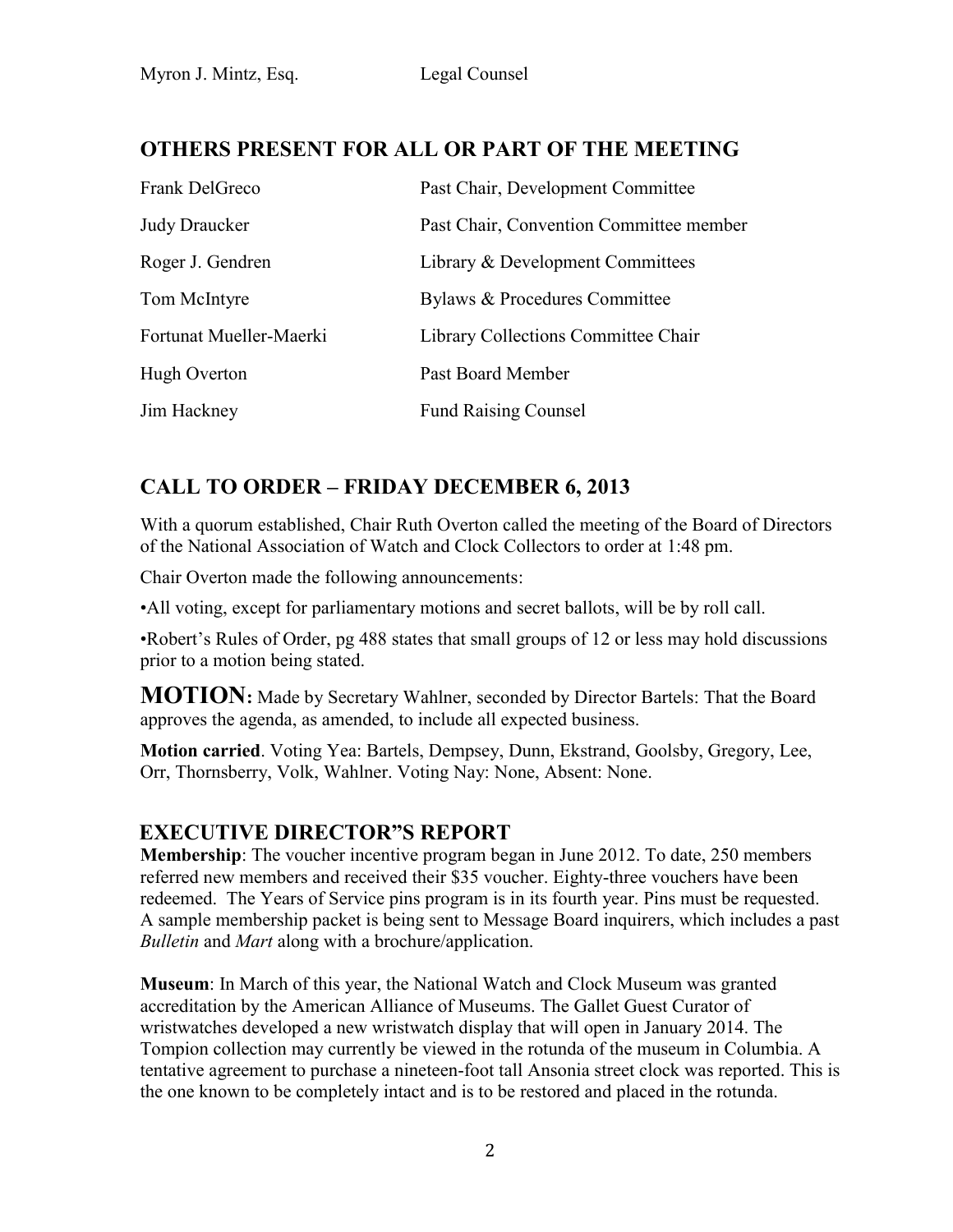**Development and Annual Fund Reports**: Six hundred ninety gifts were received for a total of \$339,000 in 2013. A \$123,000 grant request was made to the Crystal Trust. Results are expected in mid-December. There are currently 22 active members of the Heritage Society.

**Emergency Preparedness Plan:** The museum plan and expanded association plan were reviewed. No updates were required at this time.

**Fiduciary insurance** is in force including Directors and Officers. Legal Counsel Mintz to review the plan for an inclusion of a waiver of recourse and requested that the insurance company change the wording to better apply to our single organization status.

The complete Executive Director's Report will appear in the January/February Watch & Clock BULLETIN.

## **MUSEUM REPORT**

Director Dunn reported that the deaccession list had been approved and the staff will move forward with the transfer of the objects. It was suggested that a "needs list" of specific items be drafted. A conservation survey to include storage needs is to be conducted.

# **ENDOWMENT CAMPAIGN REPORT**

A discussion of the Endowment Campaign Steering Committee Report including time lines and approaches to donors was held. A commitment from all Board members has been received. Various types of donor recognitions and naming opportunities were discussed.

**MOTION**: Made by Director Dempsey: seconded by Vice Chair Volk: That the gift recognition document as amended be approved.

**Motion carried**. Voting Yea: Bartels, Dempsey, Dunn, Ekstrand, Goolsby, Gregory, Lee, Orr, Overton, Thornsberry, Volk, Wahlner. Voting Nay: None, Absent: None.

# **ELECTRONIC MEETING SPECIAL COMMITTEE REPORT**

**MOTION**: Made by Vice Chair Volk: seconded by: Director Dempsey: that the electronic meeting procedures referenced in Standing Rules, ARTICLE III, Section 2 (c) be replaced by the following:

### *NAWCC ELECTRONIC MEETINGS*

Electronic meetings shall be held on the second Monday in the months of March and September or some other day approved by the Board. Additional electronic meetings may be held by majority request of the members of the Board. Emergency meetings may be called by the Board Chair if 7 working days' notice is provided. All meetings shall convene at 9:00 pm EST/EDT and shall adjourn no later than 11:00 pm EST/EDT unless a motion to alter the times or extend the meeting is made and approved by a majority of those present.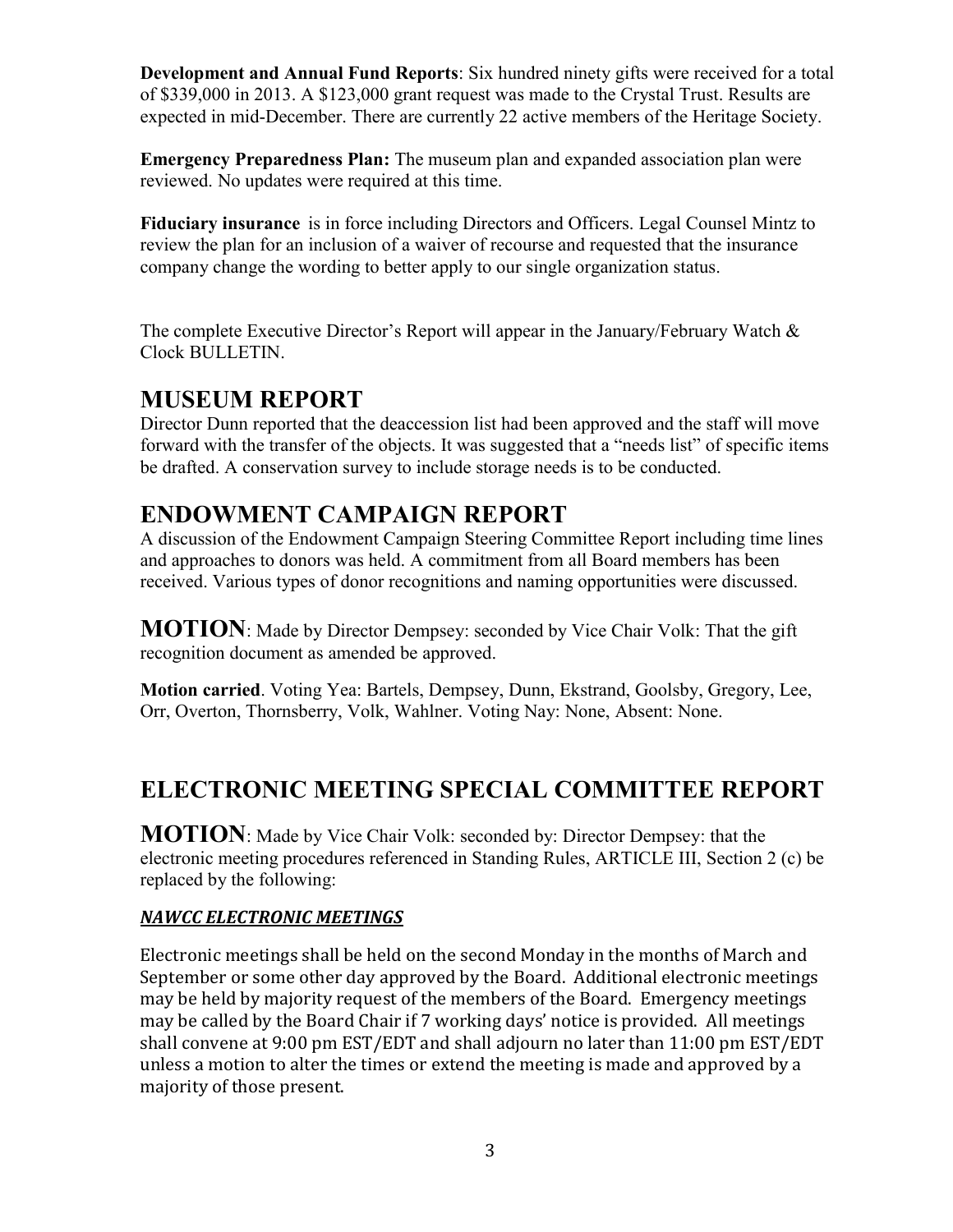The meeting will be conducted in accordance with the latest version of Robert's Rules of Order unless specifically altered in this document. The meeting shall be held using the electronic format "Go To Meeting". The moderator for the meeting shall be designated by the Board Chair.

### *Procedures for the Electronic Meetings shall be:*

- 1. All agenda items must be received by the Secretary no later than two weeks prior to the scheduled meeting with the final agenda being published by the Secretary not later than one week prior to the meeting.
- 2. All Board Members must sign in 5 minutes prior to the start of the meeting and be acknowledged by the moderator.
- 3. All guests (members and invited non members) must register by providing their name and NAWCC#(if members) to the moderator 15 minutes prior to the scheduled start of the meeting to be allowed to listen to and to view material displayed at the meeting. Guests shall have no right to participate or be acknowledged to speak unless the guest has specifically been requested to speak on a specific topic and such request has prior approval of the Board Chair.
- 4. Each speaker must precede his request by stating his name. i.e. Tom Jones request permission to speak; Mike Smith seconds the motion; John Doe moves to adjourn the meeting.)
- 5. All Board Members entering the meeting after it is convened or leaving before it is adjourned must be acknowledged by the Chair. (i.e. George Ray requests permission to join the meeting." " The Chair acknowledges George Ray has joined the meeting"; "Harry Bond requests permission to leave the meeting"; "The Chair grants permission for Harry Bond to leave the meeting.")
- 6. All votes will be conducted by the Secretary by roll call. After all votes are recorded, the secretary will restate each vote and each Director will confirm their vote is properly recorded.
- 7. No one may speak without being recognized by the Board Chair.
- 8. If an Executive Session is approved the permission of all guests granted the capability to listen and view the Electronic Meeting shall be suspended until the completion of the executive session.

The meeting shall be recorded and the Secretary will provide minutes of the meeting, within three weeks, for approval of the Board before being released to the membership.

**Motion carried**. Voting Yea: Bartels, Dempsey, Dunn, Ekstrand, Goolsby, Gregory, Lee, Orr, Overton, Thornsberry, Volk, Wahlner. Voting Nay: None, Absent: None.

## **SYMPOSIUM COMMITTEE REPORT**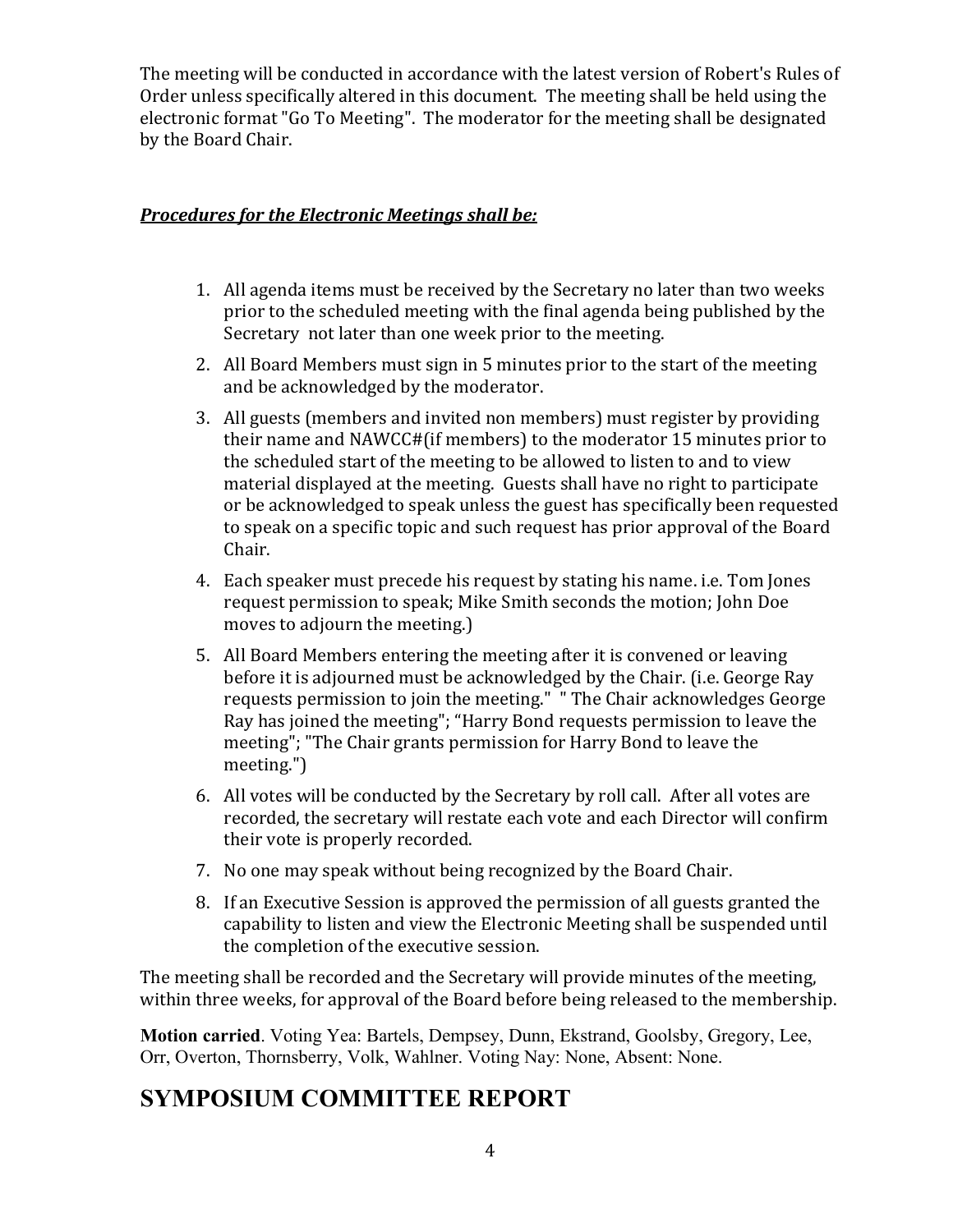Frank DelGreco gave the Symposium Committee Report. The Symposium, "The Time for Everyone" was held in Pasadena, California on November 6 -10th, 2013. 291 registrants attended the Symposium, as well as the Thomas Tompion Exhibition. A small provisional income is anticipated when all invoices have been received.

The 2014 Ward Francillon Time Symposium will be held in Ft. Lauderdale, Florida on October 16-19. French Clocks will be the topic. The 2014 budget was received and returned for adjustments and clarification.

**MOTION:** Made by Director Thornsberry, seconded by Treasurer Lee: That the Board Chair write a Letter of Appreciation and Commendation on behalf of the Board to Jim Cipra, Moslyn Gale, and Will Andrewes for their exemplary work in staging an outstanding and successful 2013 Ward Francillon Time Symposium.

**Motion carried**. Voting Yea: Bartels, Dempsey, Dunn, Ekstrand, Goolsby, Gregory, Lee, Orr, Overton, Thornsberry, Volk, Wahlner. Voting Nay: None, Absent: None.

# **CONVENTION COMMITTEE REPORT**

Judy Draucker reported on the 2013 Dayton National that had a total registration of 1432 with 770 tables. The 2014 Milwaukee National is on schedule. The 2015 National will be held in Chattanooga with the 2016 National scheduled for Louisville. There will be an attempt to schedule the 2018 National in the York area.

The Regional Meeting Guide Book was again reviewed and edited in September. No changes in policy took place. It is now in the hands of the staff for proofing. And formatting. The National Convention Guidebook is in process.

**MOTION**: Made by Director Bartels, seconded by Treasurer Lee: That the meeting be recessed until 8:00am Saturday December 7, 2013.

**Motion carried**. Voting Yea: Bartels, Dempsey, Dunn, Ekstrand, Goolsby, Gregory, Lee, Orr, Thornsberry, Volk, Wahlner. Voting Nay: None, Absent: None.

Meeting recessed at 5:05 pm

## *SATURDAY, DECEMBER 7, 2013*

With a quorum established, the meeting of the Board of Directors of the National Association of Watch and Clock Collectors, Inc. was reconvened by Chair Overton at 8:00 am.

 **MOTION**: Made by Secretary Wahlner, seconded by Director Bartels: That the Board enter Executive Session for the purpose of discussing a personnel matter.

**Motion carried.** Voting Yea: Bartels, Dempsey, Dunn, Ekstrand, Goolsby, Gregory, Lee, Orr, Thornsberry, Volk, Wahlner. Voting Nay: None, Absent: None.

The Executive Session immediately convened at 8:10 am. The Executive Session was concluded at 10:05 am and the meeting returned to open session. Chair Overton reported that no motions were made or action taken in the Executive Session.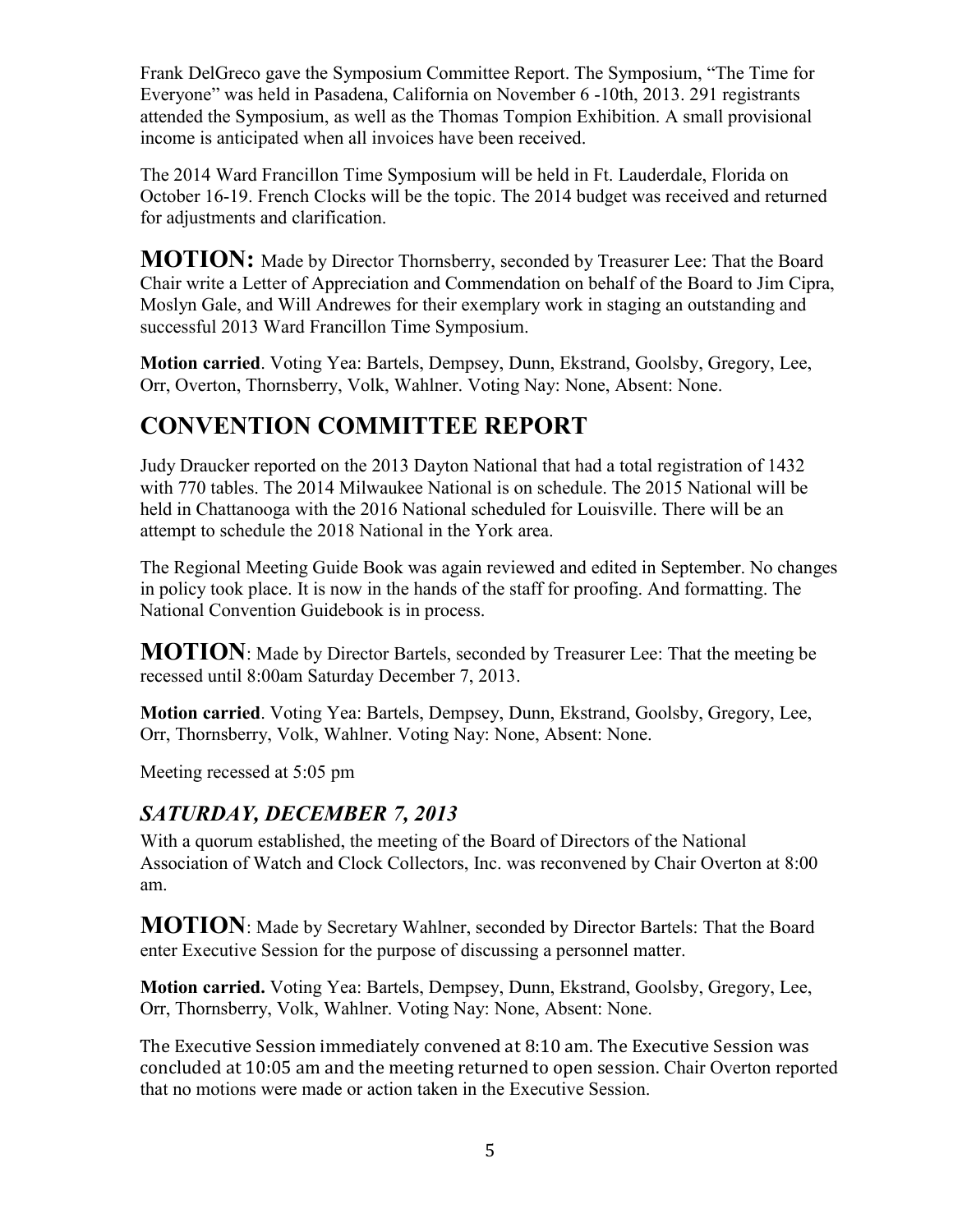## **BYLAWS COMMITTEE REPORT**

**MOTION**: Made by Secretary Wahlner, seconded by Treasurer Lee: To substitute ARTCLE XII of the NAWCC Bylaws with the following:

### **ARTICLE XII. AMENDMENTS**

Section 1. Amendment Proposals

Amendments may be proposed in two ways: (a) By a proposal made by a resolution passed by the Board, or (b) By a proposal made by Petition signed by at least five percent of the Members.

#### **Section 2. Categorization of Proposed Amendments**

Amendments shall be categorized by the Board as either technical and non-substantive or non-technical and substantive. Such technical and non-substantive amendments may include, but not be limited to, language cleanup, name changes, operational changes to meet regulations, and other changes or improvements to affect more efficient operations.

### **Section 3. Amendment Proposal Publication**

Amendment proposals of both categories passed by the Board or received by Petition shall be distributed by means as defined in the Standing Rules.

#### **Section 4. Voting**

#### (a) **Technical and Non-substantive Amendments**

Technical and non-substantive proposed either by the Board or by Petition may be voted on by the Board, after a 30-day notice period, and will require a ¾ affirmative vote for approval. If approved, Technical and non-substantive Amendments shall become effective immediately.

#### **(b) Non-technical and Substantive Amendments**

All non-technical and substantive amendment proposals, by either of the above means, after approval by the Board by a ¾ affirmative vote, will be voted on by referendum of the Members, using Official Ballots for that purpose as defined in Article IV Section 5 of these bylaws. Approval of any proposed regular amendment will require a 2/3 majority of the valid ballots returned for counting to an independent Agent appointed by the Board, and if approved will become effective immediately.

#### **Section 5. Publication of Results**

An announcement of all amendments adopted in the period since the most recent meeting of the Board, whether at the Regular Annual Meeting or a Special Meeting, shall be made at the beginning of the next such meeting of the Members. The result of all amendments shall be published in the next available issue of the official NAWCC publication following receipt of the Agent's report or the Board's actions.

(This to be added to the 2015 Official Election Ballot.)

**Motion carried.** Voting Yea: Bartels, Dempsey, Dunn, Ekstrand, Goolsby, Gregory, Lee, Orr, Thornsberry, Volk, Wahlner. Voting Nay: None, Absent: None.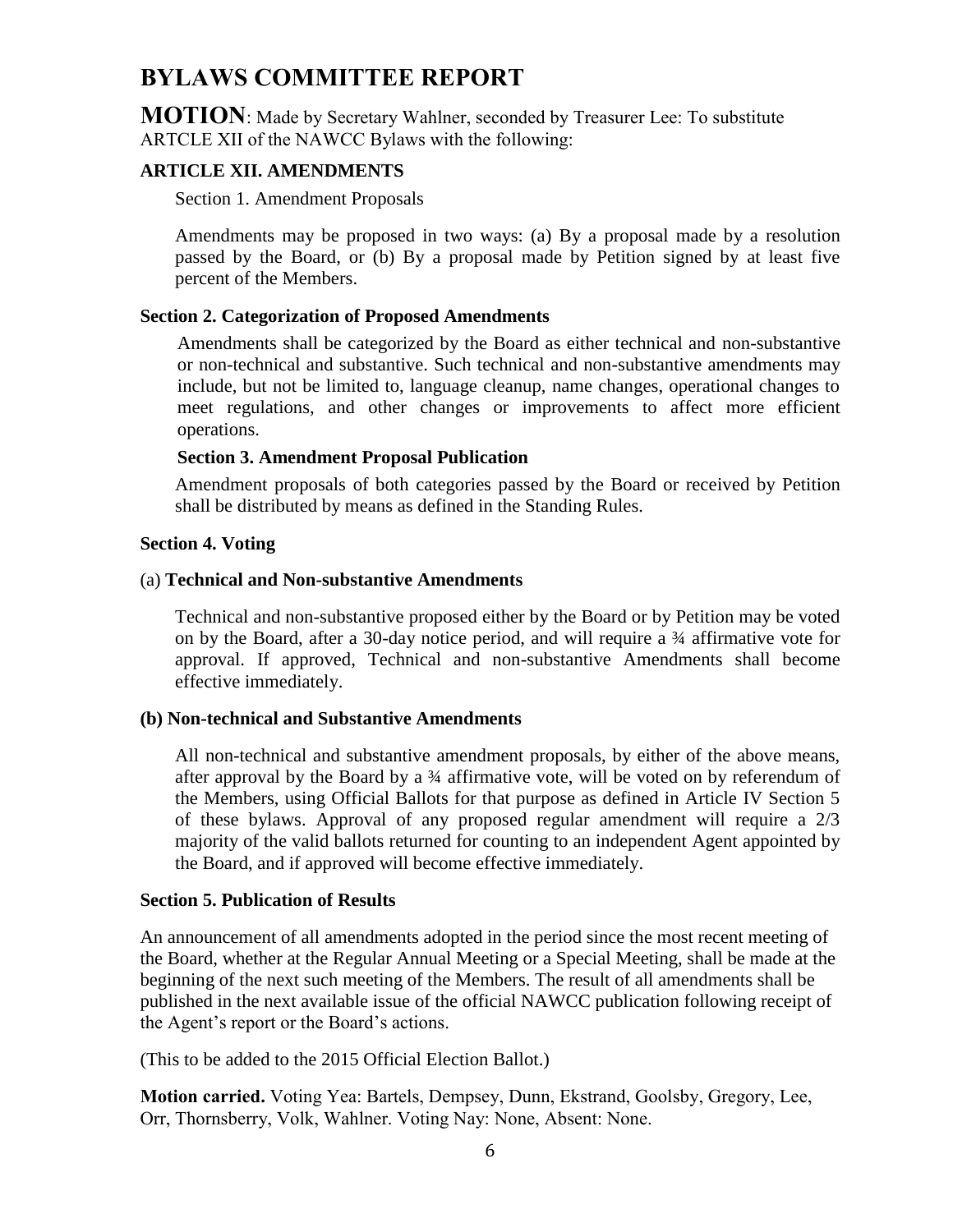# **REVIEW OF FY2014 OPERATING BUDGET and 2015 BUDGET**

**MOTION**: Made by Director Dempsey, seconded by Vice Chair Lee: That the FY2015 Budget as presented be adopted.

**Motion carried**. Voting Yea: Bartels, Dempsey, Dunn, Ekstrand, Goolsby, Gregory, Lee, Orr, Overton, Thornsberry, Volk, Wahlner. Voting Nay: None, Absent: None.

**MOTION:** Made by Director Dempsey, seconded by Secretary Wahlner: That the rate for the employee pensions for FY2015 be set at 5%.

**Motion carried**. Voting Yea: Bartels, Dempsey, Dunn, Ekstrand, Goolsby, Gregory, Lee, Orr, Overton, Thornsberry, Volk, Wahlner. Voting Nay: None, Absent: None.

**MOTION**: Made by Director Dempsey, seconded by Vice Chair Volk: That the rate for employee pensions for FY2014 be adjusted from the previously set 4% to 5% retroactive to the start of the fiscal year.

**Motion carried**. Voting Yea: Bartels, Dempsey, Dunn, Ekstrand, Goolsby, Gregory, Lee, Orr, Overton, Thornsberry, Volk, Wahlner. Voting Nay: None, Absent: None.

**MOTION**: Made by Director Dempsey, seconded by Vice Chair Volk: That \$31,815 be allocated for FY2014 for incentive pay and salary adjustments.

**Motion carried**. Voting Yea: Bartels, Dempsey, Dunn, Ekstrand, Goolsby, Gregory, Lee, Orr, Overton, Thornsberry, Volk, Wahlner. Voting Nay: None, Absent: None.

**MOTION**: Made by Treasurer Lee, seconded by Vice Chair Volk: That the Board authorizes \$23,900 for capital expenditures from the Heritage Fund for FY2015.

**Motion carried**. Voting Yea: Bartels, Dempsey, Dunn, Ekstrand, Goolsby, Gregory, Lee, Orr, Overton, Thornsberry, Volk, Wahlner. Voting Nay: None, Absent: None.

**MOTION**: Made by Treasurer Lee, seconded by Secretary Wahlner: That we accept the letter of understanding from Ross, Buehler, Falk and CO, LLP for the 2014audit, 401k form 5500 and forms 990 and form 990T for FY2014 for a fee of \$19,600,

**Motion carried**. Voting Yea: Bartels, Dempsey, Dunn, Ekstrand, Goolsby, Gregory, Lee, Orr, Overton, Thornsberry, Volk, Wahlner. Voting Nay: None, Absent: None.

**MOTION**: Made by Director Goolsby, seconded by Director Gregory: That Alexander Haas be renewed as consultant for the All Time Campaign for the six-month period beginning February1, 2014 on the same terms as currently agreed.

**Motion carried**. Voting Yea: Bartels, Dempsey, Dunn, Ekstrand, Goolsby, Gregory, Lee, Orr, Overton, Thornsberry, Volk, Wahlner. Voting Nay: None, Absent: None.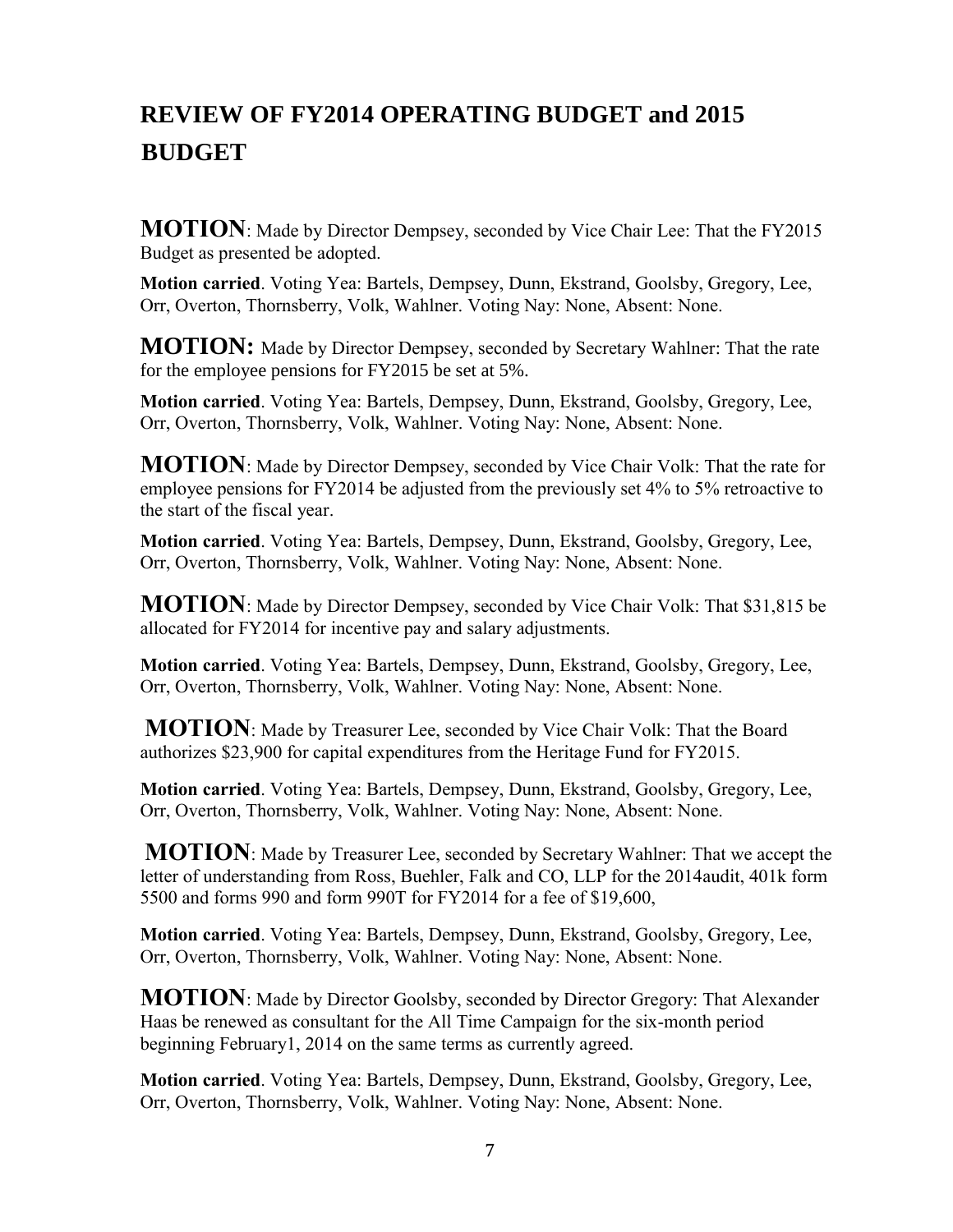**MOTION**: Made by Secretary Wahlner, seconded by Treasurer Lee: That the Board enter Executive Session for the purpose of discussing a personnel matter.

**Motion carried.** Voting Yea: Bartels, Dempsey, Dunn, Ekstrand, Goolsby, Gregory, Lee, Orr, Thornsberry, Volk, Wahlner. Voting Nay: None, Absent: None.

The Executive Session immediately convened at 1:20pm. The Executive Session was concluded at 1:35pm. and the meeting returned to open session. Chair Overton reported that no motions were made or action taken in the Executive Session.

Chair Overton announced that the following resignations had been received and accepted:

•Director Thornsberry as Chair of the Developmetn Committee,

• Director Dempsey as a member of the NEC,

•Andy Dervan as Chair and member of the Research Committee.

•Jim Cipra as Chair of the Ward Francillon Symposium Committee.

Replacements are being considered.

**MOTION**: Made Vice Chair Volk, seconded by Director Bartells: That Fred Tischler be nominated as a member of the NEC subject to the Chair contacting Mr. Tischler and receiving his agreement to serve as the Board Representative for the term to expire June 1, 2017.

Tom McIntrye was appointed as teller for the secret ballot. The Chair announced that the **Motion carried.**

# **ETHICS AND DISCIPLINE MATTERS**

A discussion to consider alternative processes to expedite suspensions. As the bylaws are quite clear on Due Process no action was considered.

# **ANNOUNCEMENTS**

The chair announced that the next board meeting would be held on June 16 and 17, 2014 in Milwaukee, WI in conjunction with the NAWCC National Convention.

A discussion regarding moving the winter board meeting from the first weekend in December may be held on the discussion forum.

**MOTION**: Made by Secretary Wahlner, seconded by Director Bartels: That the meeting be adjourned.

**Motion carried.** Voting Yea: Bartels, Dempsey, Dunn, Ekstrand, Goolsby, Gregory, Lee, Orr, Thornsberry, Volk, Wahlner. Voting Nay: None, Absent: None.

Meeting adjourned at 2:15pm.